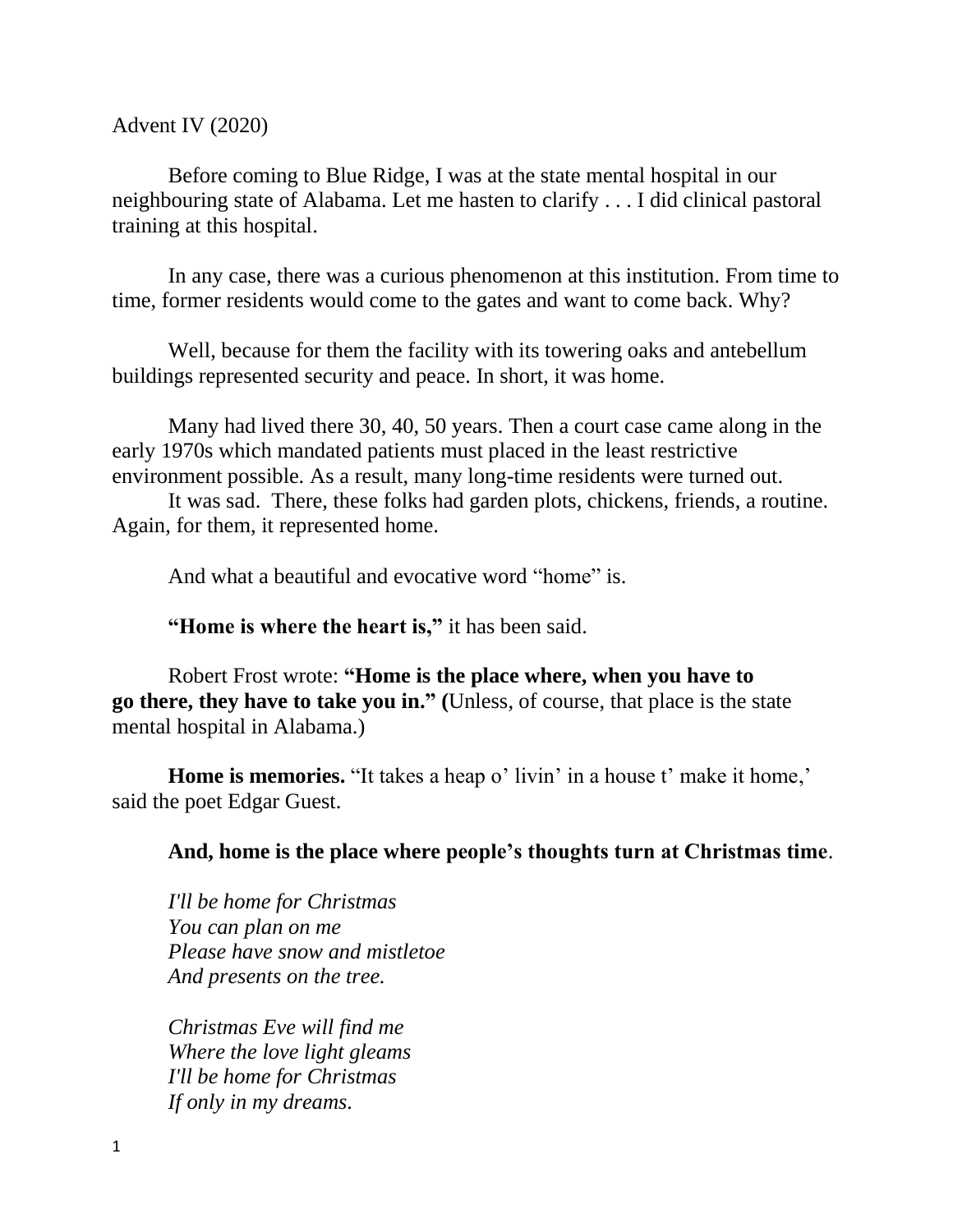## Crooned Bing Crosby.

Home is indeed the places where people's thoughts turn at Christmas. Hence, scenes of hearth and home are often featured on Christmas cards. I am holding in my hand one mailed Dec. 16, 1946, 10 years before I was born. It was sent by my mother and father to my mother's folks in Clinton, Miss.

Looking at the picture on the front gives you the same feeling as Bing Crosby's popular holiday song. It tugs at your heart strings and creates a desire, a desire to go home.

A living room is pictured. Here are holly berries, garlands of evergreens, the luminous glow of candlelight and snow outside a picture window. And to complete the scene, there is an open Bible on a table.

Visions of home, of safe havens, go back a long way. Isaiah, for example, in today's Old Testament reading, writes:

## **"And my people** [God is speaking here] **shall dwell in a peaceable habitation, and in sure dwellings, and in quiet resting places."**

Then and now people long for such places, even if it is in their dreams.

More than that, Isaiah tells us that such dwellings are possible and will come.

He further reveals who will bring them about for God's people.

They will come about through a righteous king on the throne of David. **"Behold, a king shall reign in righteousness, and princes shall rule in judgment,**" we hear the prophet say in verse 1. Who is this king?

Initially, it may have been King Hezekiah, the  $13<sup>th</sup>$  king of Judah. He was a great improvement over his wicked father, King Ahaz, and did bring about a number of positive reforms during his reign. Blessings followed, not the least being that the Assyrian armies who had laid waste the northern kingdom of Israel were turned back and did not get as far as Jerusalem. For a span of time, God's people did dwell in safety.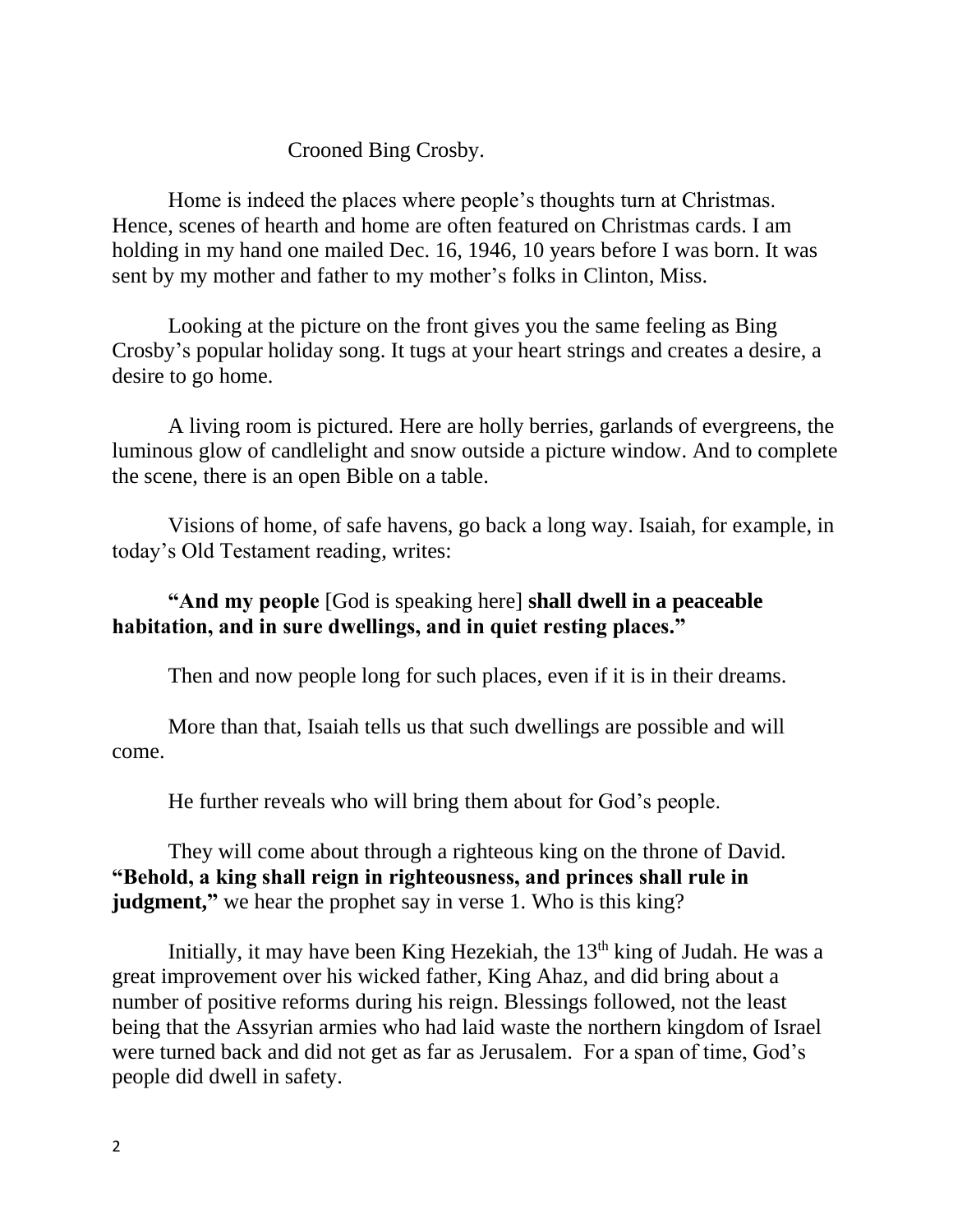But, the ultimate fulfillment of Isaiah's prophecy lay some 700 year in the future with the coming of another king, King Jesus. He is the righteous King *par excellence* who causes God's people to live in peace and safety, not just for a few years, but for eternity.

The blessing of secure dwelling places will come at His Second Coming in what is sometimes called the "messianic age".

But, there are a number of places in the New Testament which suggest we don't have to wait until then.

I thinking, for example, of John 14, a chapter often read out at funerals. Here Jesus says: **" In my Father's house are many mansions** [dwelling places in the RSV]**."**

More secure dwellings than those built by God Himself, I dare say, cannot be found.

Paul lays before us a similar vision in 2 Corinthians 5:1 where he writes:

## **"If our earthly house of this tabernacle were dissolved, we have a building of God, an house not made with hands, eternal in the heavens."**

The tabernacle or tent of which he is speaking is our present body. Because we are 'frail children of dust' these dwellings often let us down and go away, but not so with dwellings in God's Space, heaven.

Some of you have lost friends and loved ones this past year. Christmas will be different this year.

Let this thought sustain you: Your loved one if he was a believer in the Lord Jesus Christ is in one of those safe dwellings prepared by God Himself. Your loved one will celebrate the birth of the new-born King alongside you, but on another shore and in a greater light.

So, we don't have to worry about those who have gone before. They are in God's hands and in God's home. And one day, by God's grace, we shall occupy one of these *mansions* as well.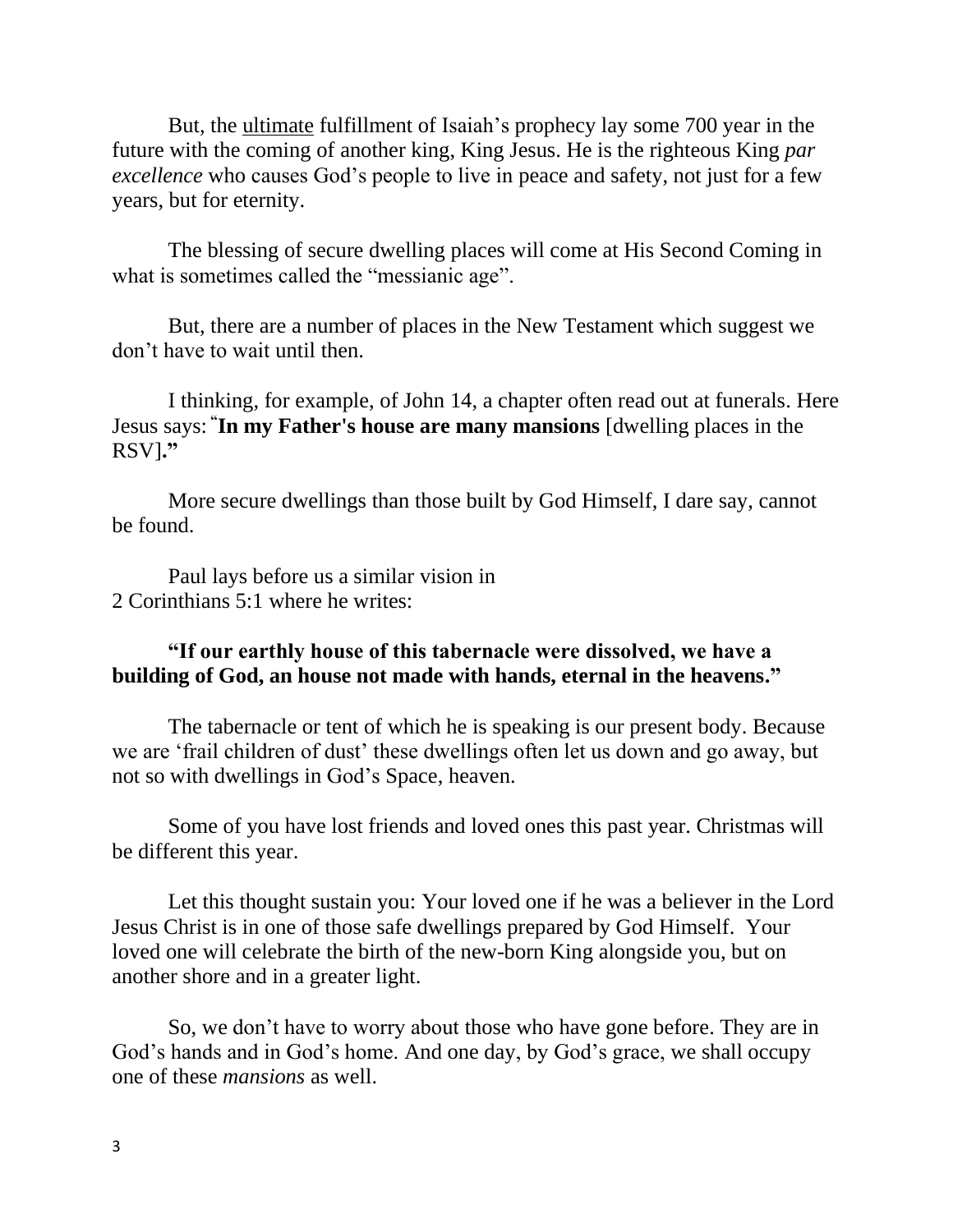*That remains me*: I know a lady who is not sure she wants one of those 'mansions'. Too many bathrooms to clean, she says. Well, we shall have to wait and see about that! ///

Back to Isaiah's word in today's passage

. . .

The full realization of the prophet's vision may lie ahead, either at our Lord's Second Coming or in heaven, but I want to suggest that anticipations of those safe dwellings of which he speaks can be found now. Yes, in our own neighborhood, indeed in our own home.

**"Happy are the people, whose God is the LORD, "** says the Psalmist. His words are true. The home where God's precepts are known and followed, where the Bible is an open book, where people pray, say thank you, forgive and love unselfishly, is a happy place.

It's not the number of gifts under the Christmas tree, what's parked in the garage, how many electronic toys you have, which makes a house a happy place, a real home . . . it's God's presence. And I might add, a cat or dog thrown into the mix doesn't hurt!

Can you think of such a home? It might be one you remember from childhood. A home where there is warmth, peace, joy and love, a place which draws you, makes you want to go there.

I want to suggest that such homes are more than a blessing to those who occupy them. They also stand as a witness to those who look in from the outside. They are beacons of light in a dark world.

Such homes attract interest, cause people to ask, what do those people have that I don't? They may well serve as a door to evangelism. By all means, use whatever opportunities you are given.

Yours can be such a home. With God all things are possible. Don't leave the home of your dreams on the front of a Christmas card. Strive with God's help to make your home a place "where the love light gleams", a place of warmth and cheer. In short, a *real* Christmas home. I close with a verse which turns this aspiration into prayer: